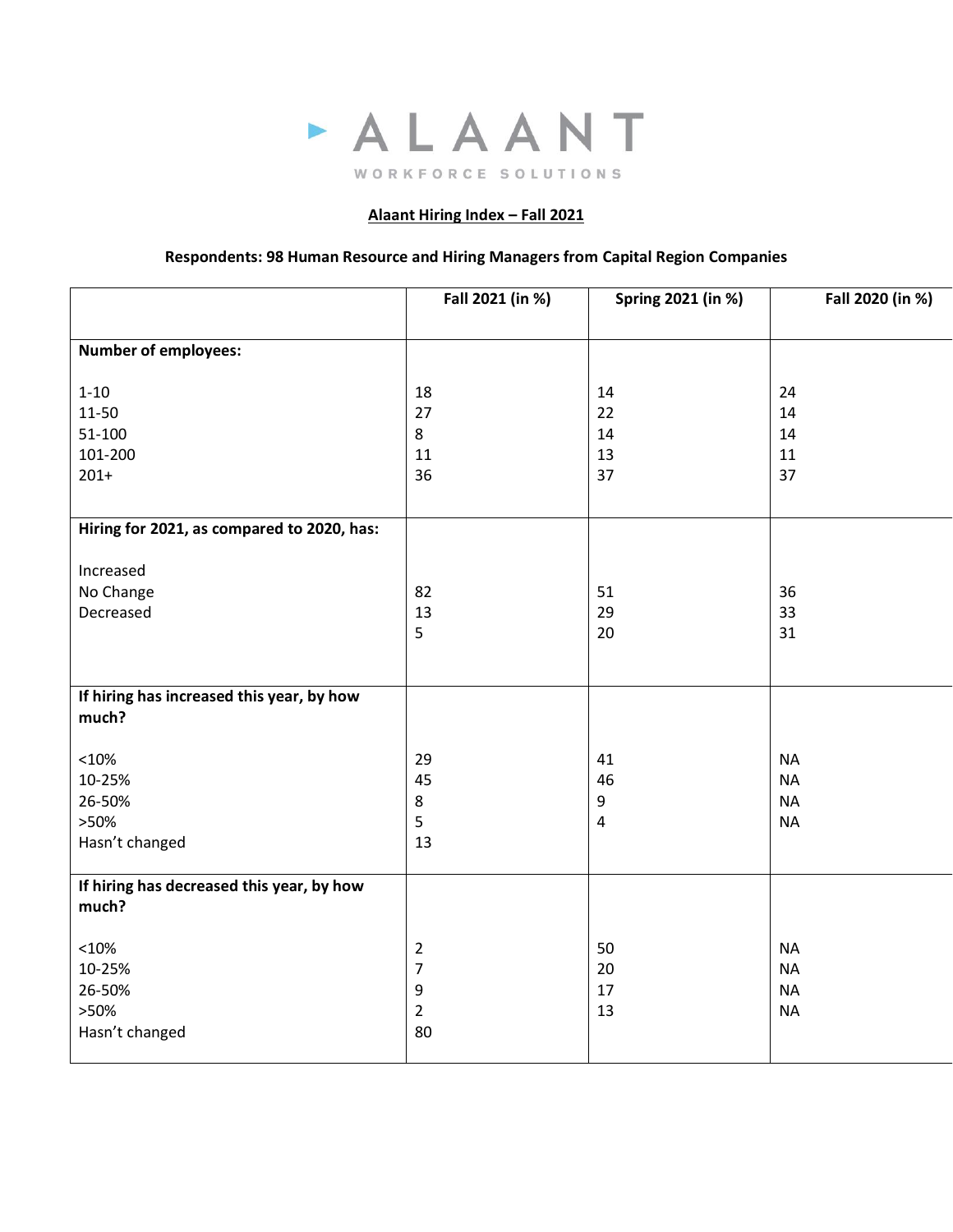| Over the next 6 months, I expect hiring to:   |                |                |           |
|-----------------------------------------------|----------------|----------------|-----------|
|                                               |                |                |           |
| Increase                                      | 76             | 60             | 54        |
| No change                                     | 22             | 32             | 43        |
| Decrease                                      | $\overline{2}$ | 8              | 3         |
|                                               |                |                |           |
| For 2022 (the next year), my expectations     |                |                |           |
| for job growth can best be described as:      |                |                |           |
|                                               |                |                |           |
| Very optimistic                               | 19             | 13             | 14        |
| Optimistic<br>Unsure                          | 48<br>27       | 57<br>21       | 47<br>35  |
| Pessimistic                                   | 4              | $\overline{7}$ | 4         |
| Very pessimistic                              | $\overline{2}$ | $\overline{2}$ | 0         |
|                                               |                |                |           |
| The field showing the fastest-growing         |                |                |           |
| number of opportunities Is:                   |                |                |           |
|                                               |                |                |           |
| <b>Information Technology</b>                 | 28             | 33             | 28        |
| Healthcare                                    | 40             | 35             | 29        |
| <b>Health and Safety</b>                      | $\overline{2}$ | 4              | 13        |
| Science                                       | $\overline{2}$ | 5              | 4         |
| Engineering                                   | $\overline{7}$ | $\overline{7}$ | 4         |
| Other                                         | 21             | 16             | 22        |
|                                               |                |                |           |
| Over the next 6 months, I expect hiring to    |                |                |           |
| be:                                           |                |                |           |
|                                               |                |                |           |
| A significant challenge                       | 28             | 29             | 6         |
| Challenging                                   | 58             | 49             | 49        |
| Improving                                     | 13             | 20             | 40        |
| Easy                                          | $\mathbf{1}$   | 0              | 5         |
| Very Easy                                     | 0              | $\overline{2}$ | 0         |
| The biggest challenge affecting my ability to |                |                |           |
| hire is:                                      |                |                |           |
|                                               |                |                |           |
| Corporate finances                            | $\mathbf{1}$   | 3              |           |
| Overall business climate (incl. COVID-19)     | 19             | 11             | 9         |
| Tax/regulatory burdens                        | 0              | 0              | 47        |
| <b>Healthcare costs</b>                       | 0              | 0              | 1         |
| <b>Business development</b>                   | 4              | 5              | 1<br>4    |
| Skills gap                                    | 19             | 11             | 21        |
| Salary/Wage demands                           | 15             | 11             | 17        |
| Labor shortage                                | 41             | 56             | <b>NA</b> |
| Supply chain challenges                       | $\mathbf 0$    | <b>NA</b>      | <b>NA</b> |
|                                               |                |                |           |
|                                               |                |                |           |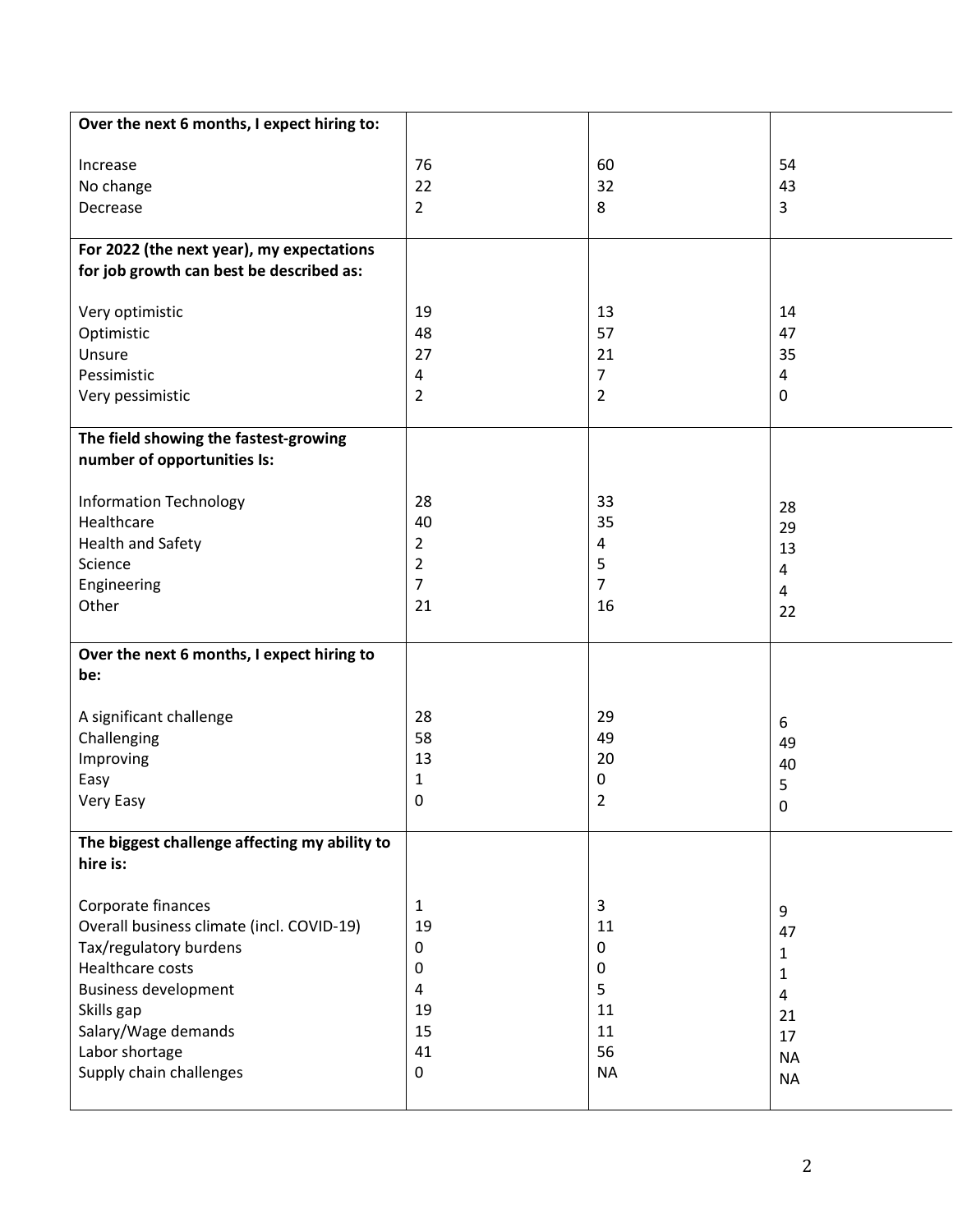| I am most successfully recruiting employees   |                |           |                |
|-----------------------------------------------|----------------|-----------|----------------|
|                                               |                |           |                |
| from:                                         |                |           |                |
|                                               |                |           |                |
| Within my region                              | 67             | 70        | 64             |
| Outside my region                             | 3              | 1         |                |
|                                               | 30             | 29        | $\overline{7}$ |
| Mix of in/outside region                      |                |           | 29             |
|                                               |                |           |                |
| Are you actively considering remote           |                |           |                |
| employees to fill job openings?               |                |           |                |
|                                               |                |           |                |
|                                               | 47             |           |                |
| Yes                                           |                | 36        | 57             |
| No                                            | 53             | 64        | 43             |
|                                               |                |           |                |
| Would you be more open to hiring remote       |                |           |                |
| employees if they were local to your area?    |                |           |                |
|                                               |                |           |                |
|                                               |                |           |                |
| Yes                                           | 54             | <b>NA</b> | <b>NA</b>      |
| No                                            | 46             | <b>NA</b> | <b>NA</b>      |
|                                               |                |           |                |
| Have you altered your recruiting process      |                |           |                |
| amid the current job market?                  |                |           |                |
|                                               |                |           |                |
|                                               |                |           |                |
| Yes                                           | 78             | <b>NA</b> | <b>NA</b>      |
| No                                            | 22             | <b>NA</b> | <b>NA</b>      |
|                                               |                |           |                |
| Is a significant portion of your staff (>50%) |                |           |                |
|                                               |                |           |                |
| telecommuting?                                |                |           |                |
|                                               |                |           |                |
| Yes                                           | 38             | 42        | 56             |
| No                                            | 59             | 53        | 33             |
| No Change                                     | 3              | 5         |                |
|                                               |                |           | 11             |
|                                               |                |           |                |
| If yes, how has productivity been affected?   |                |           |                |
|                                               |                |           |                |
| Increased                                     | 31             | 35        | 24             |
| Remained the same                             | 67             | 52        | 64             |
|                                               |                |           |                |
| Decreased                                     | $\overline{2}$ | 13        | 12             |
|                                               |                |           |                |
| How has the hybrid/remote work trend          |                |           |                |
| affected your ability to retain employees?    |                |           |                |
|                                               |                |           |                |
| Made it more difficult                        |                |           |                |
|                                               | 23             | <b>NA</b> | <b>NA</b>      |
| No change                                     | 49             | <b>NA</b> | <b>NA</b>      |
| Made it less difficult                        | 28             | <b>NA</b> | <b>NA</b>      |
|                                               |                |           |                |